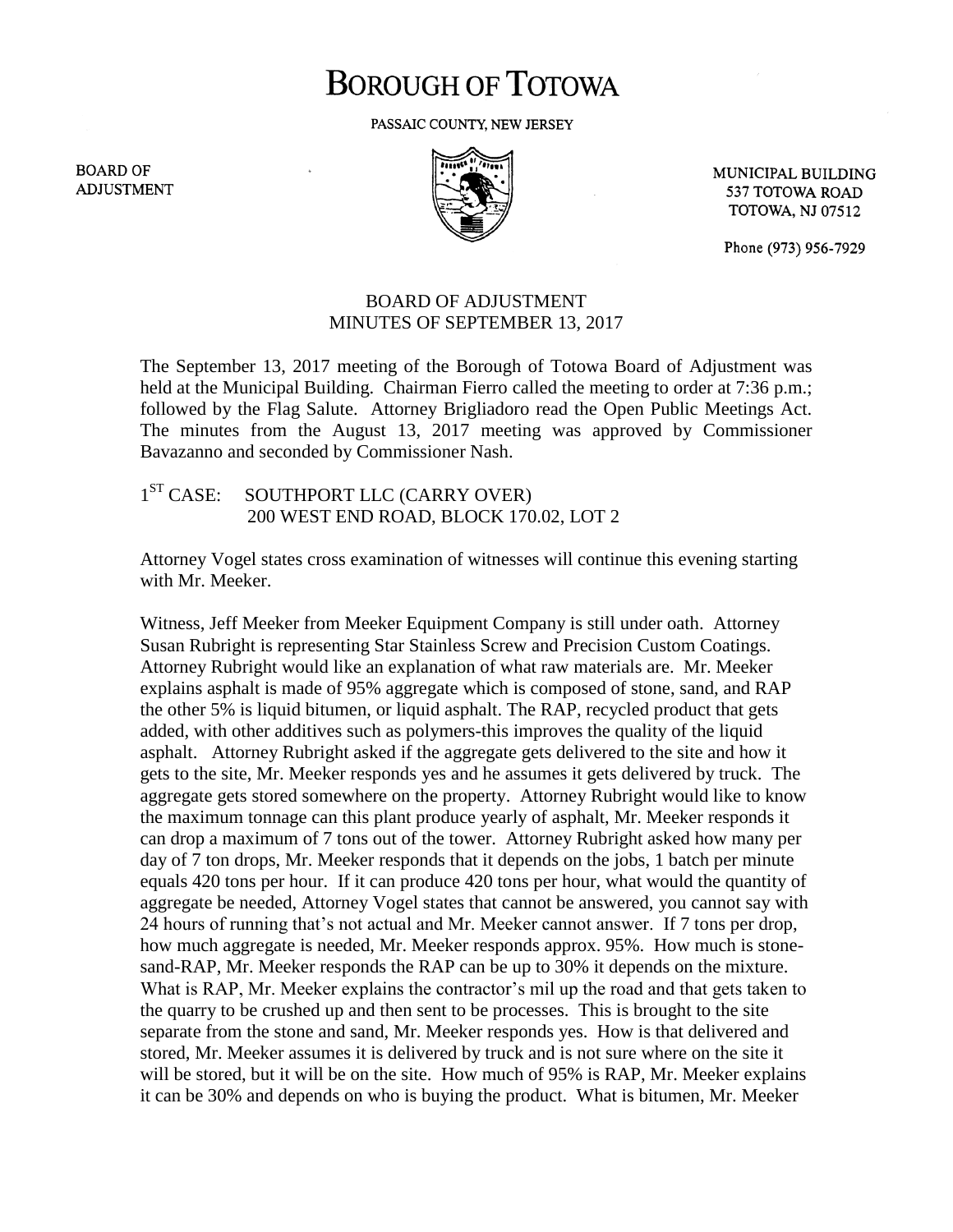explains it is liquid asphalt; it is used as a binder that keeps everything together. How is the bitumen delivered, Mr. Meeker states it is delivered typically by a tanker truck that can hold about 55 hundred gallons. How long are these tanker trucks, Mr. Meeker states they are the typical length you see on the highway. Where is the bitumen stored, Mr. Meeker states it is stored in the liquid asphalt tanks on site in a silo located next to the batch tower. What kind of sand is used and where does it come from, Mr. Meeker says it could be natural sand or manufactured sand and is not sure where it comes in from. How is it delivered and where is it stored, Mr. Meeker states it is delivered by truck and is not sure where it will be stored. How much is needed for this size plant, Mr. Meeker states it is subject to jobs. If 600 thousand tons of asphalt per year is what this plant can produce, how much sand is needed for that, Mr. Meeker replies it is based on mix design or recipe and will vary month to month. What would a range for 600 thousand tons be, Mr. Meeker states all the mixes are done by mix design and that is out of his expertise. Does the design of this plant get affected by the mixes, Mr. Meeker states this is a state of the art plant, it can produce top mixes and base mixes-this is what is asked for by the State of NJ. Is the design of this plant to accommodate all mixes, Mr. Meeker replies yes this is a state of the art plant to be able to make whatever mixture is required by the buyer. What is a polymer, Mr. Meeker replies it is made at the refineries and is an additive to increase the properties of certain properties of liquid asphalt. Will there be piles of the aggregate and RAP, Mr. Meeker replies yes to both. Are there any other raw materials that will be stored onsite, Mr. Meeker is not aware of any. How is the aggregate off loaded by the trucks, Mr. Meeker replies the trucks open tailgate and dump on open pile. Will the aggregate be stores outside and will it be cover and how tall will the pile be, Mr. Meeker states the aggregate will be stored outside and is not sure if it will be covered and not sure how tall the pile will be. How tall are the piles on other plants he has designed, are they taller than the towers, taller than him, how wide? Mr. Meeker replies the piles are not taller than the towers but would be taller than him and is not sure how wide. How is the aggregate transferred to production plant, Mr. Meeker states it is put into the cold feed bins-which are hoppers that store the various aggregates? A computer controls the amount of materials leaving the cold feed bins and goes into the dryer by belt conveyor, this gets onto the conveyer by belt feeder and proportions the amount of material onto conveyor belt that sits under the bin and has no human contact. How long does that process take, Mr. Meeker replies a couple of minutes. How is the RAP unloaded, Mr. Meeker responds by truck-they use a front end loader to load. How high are the conveyors, Mr. Meeker replies conveyors are sit 3' above the ground. How much aggregate could be onsite at one time, Mr. Meeker does not know that answer. Do you design a plant with how much aggregate it can handle, Mr. Meeker responds they look at the client and what they would like to achieve. Did you design this plant for 420 tons per hour, Mr. Meeker replies yes. What is raw storage based on, Mr. Meeker does not know. When you design a plant do you want to know where everything is going to be, Mr. Meeker does not get involved with where the piles go. You do not design the site plan, Mr. Meeker states no. Do you have say to where things go, Mr. Meeker normal course of how a plant gets laid out is there are some considerations of where things need to be to be productive; there is no conveyor in the pile to bin process. The bitumen is in a separate are, is that a tank, Mr. Meeker states it is. How does that get into the mix, Mr. Meeker states the liquid asphalt pump that puts into the batch tower than drops into the mixture of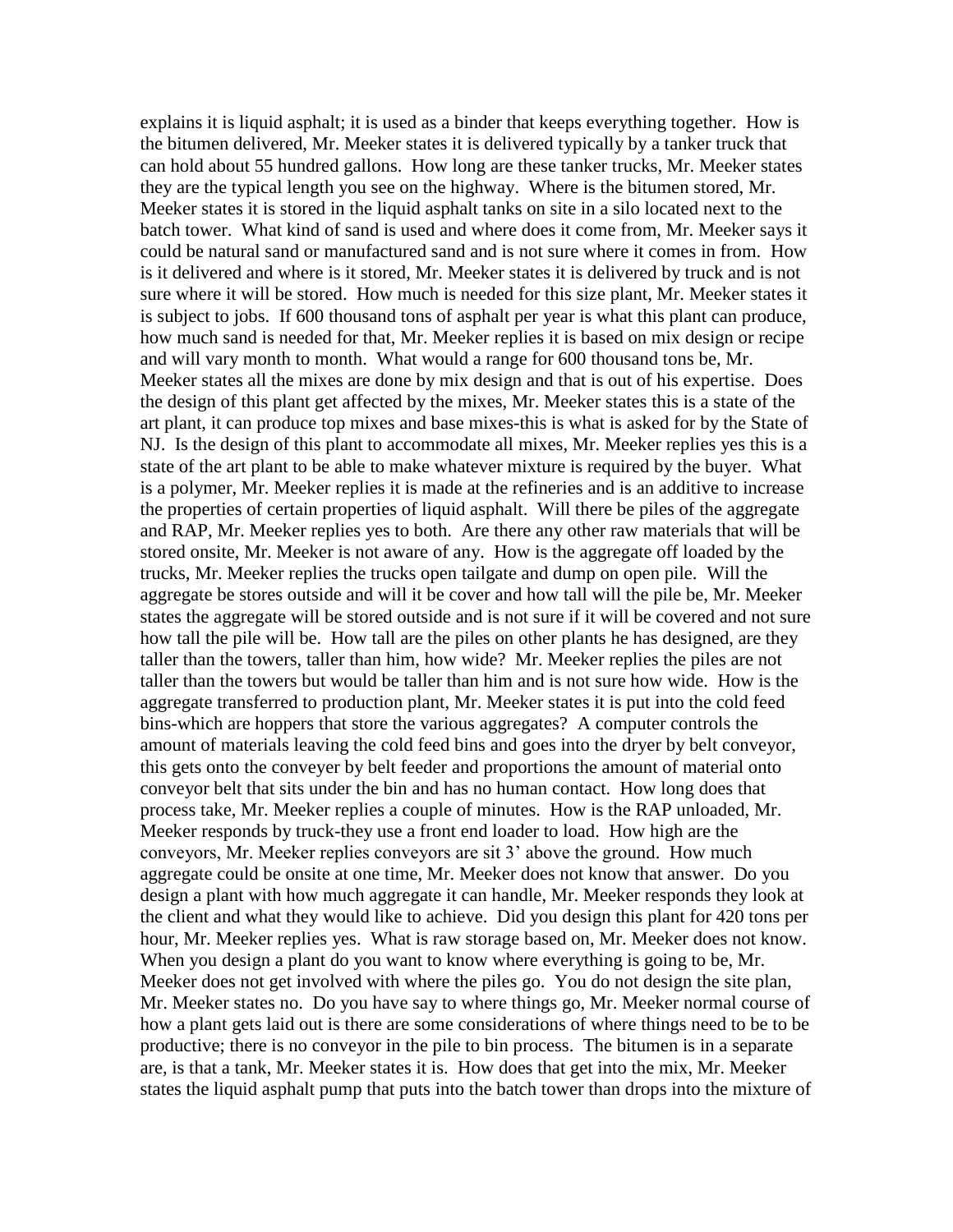sand, stone, etc. that gets mixed and then gets dropped into the trucks. Is there any dust generated from the aggregate when it goes onto the truck and is there any dust from the aggregate pile when it goes into the bin, Mr. Meeker cannot answer that question-but there is no dust from the bin to the conveyor because of a central vac that is built into the plant. Is there dust control in the tower, Mr. Meeker responds that there is. Is there any dust control measures for the RAP, Mr. Meeker states the dust fans pull into the central vac system. Is there any dust generated from the truck to the pile of sand, Mr. Meeker does no know that answer. The sand from the cold feet bin to conveyors is there any dust from that, Mr. Meeker states there is no dust controls needed. Have you been to the Haledon plant and viewed the aggregate piles there, Mr. Meeker has been to the Haledon plant but did not notice the piles. Did you see the RAP piles and how many piles there were Mr. Meeker states he does not know how high the RAP piles were and does not know how many piles are on that site. What is the temperature of the bitumen when it is being transferred; Mr. Meeker states 300 degrees Fahrenheit. How does the bitumen get transferred from the tanker truck to the plant, Mr. Meeker responds it is pumped from tanker truck via stainless steel hose from the truck to the tanks. What is the speed to be emptied, Mr. Meeker states 300 gallons per minute. Are there any precautions for spills and have you seen any, Mr. Meeker replies the precaution is the container and he has seen maybe one spill in his 31 year career. Are there air pollution controls from vapors from the bitumen, Mr. Meeker states there is no special pollution controls. Are there any gases or vapors from tanker trucks to the plant, Mr. Meeker responds it is well contained. Are there any volatile organic compounds, Mr. Meeker responds that he is not a chemist and does not know that answer. Does this plant need an air permit for anything, Mr. Meeker replies yes, particulate. Do you have a process in place for any spills that may occur, Mr. Meeker does not. Any process from spills from any waste that may be dropped in the plant, Mr. Meeker believes there is a contaminate for that. Do you have a design that in your plans, Mr. Meeker does not have to, the owner of the plant does. Do you get into any process of any cleanup of spills, Mr. Meeker does not. Does bitumen contain petroleum hydrocarbons or PAH, Mr. Meeker replies he is not a chemist, but it is a petroleum product. Does bitumen have an odor, Mr. Meeker states odors are subjective. Do you design the plant to control odors, Mr. Meeker states they have positive control over odors-a fan that pulls off any airborne particles back into the bag house. The State of NJ and Southern California are the strictest with air control. What is a bag house, Mr. Meeker replies that is where the air goes like a vacuum. How big is a bag house, Mr. Meeker replies approximately 66' long and approximately 35' to the top and approximately 11' wide-it looks like a box. Is that where the dust gets handled, Mr. Meeker replies yes. Odors will be controlled at this site and there will be no odors, Mr. Meeker replies yes. Does the aggregate or sand have crystalline silica, Mr. Meeker does not know. Does the RAP contain any contaminates from roadway, Mr. Meeker does not know. Is any lead contaminates in RAP, Mr. Meeker states they do not test for that. Will there be any testing for lead on the site for RAP, Mr. Meeker states that is not part of his job. What other types of trucks will be delivering materials, Mr. Meeker does not know. General height 13' where they discharge the asphalt into the truck. Any trucks that deliver RAP have any covers, Mr. Meeker believes they do and that it is state required but that has no impact on how he designs the plant. When designing this plant, how many trucks can be onsite to lead, Mr. Meeker states that is not his expertise. The design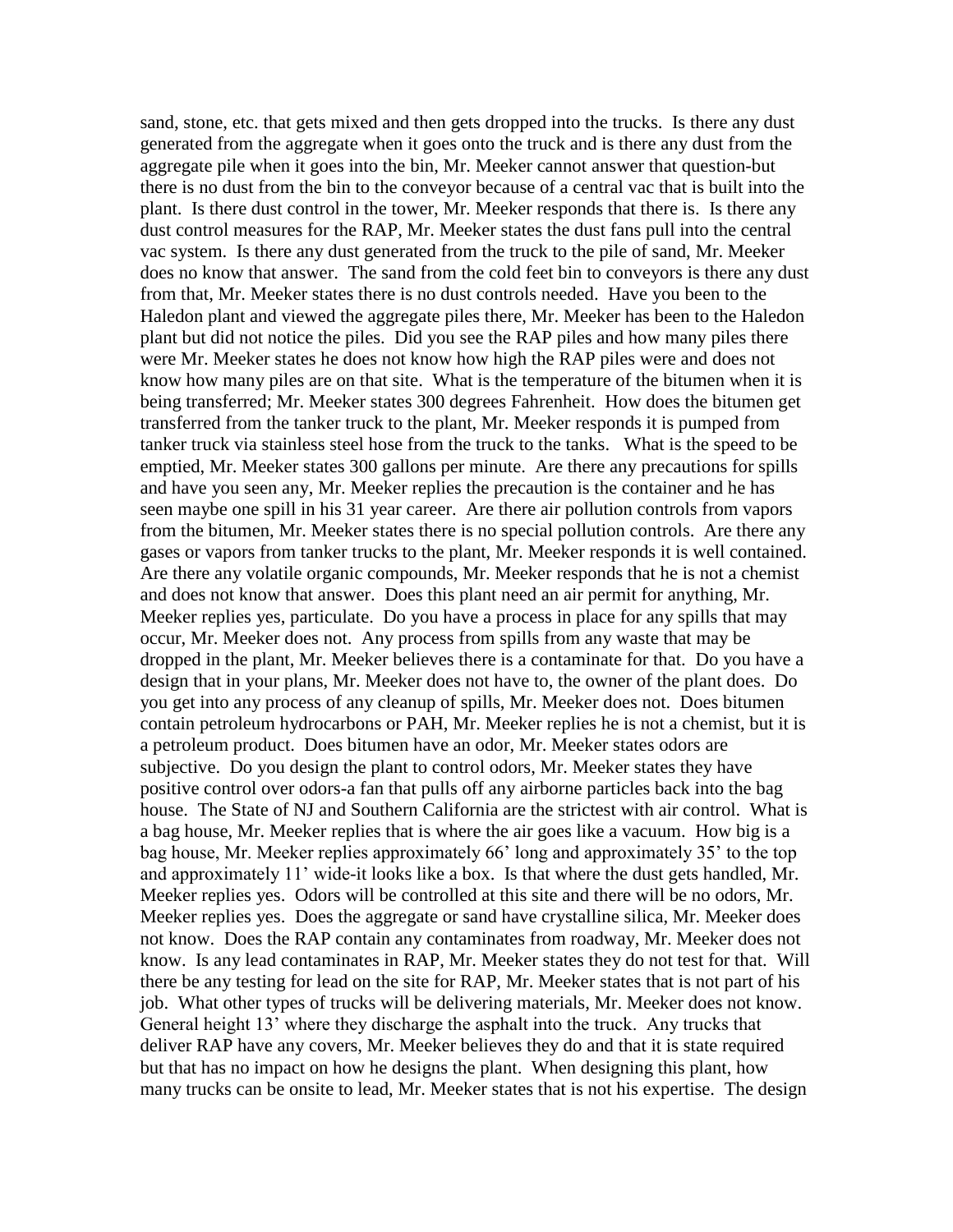for this plant is for 98' batch towers with pre-stored materials to help get the trucks in and out fast. How many trucks can be staged onsite, Mr. Meeker states that is not his expertise. What are the silos used for, Mr. Meeker replies it is used to store finished hot mix asphalt. How many silos will be at this plant, Mr. Meeker states there will be 3 at 88' high and a computer control station that is 22'3 feet high. Will there be an air silo, Mr. Meeker states there will be a dust silo that is 60' high and located next to the batch tower. What is purpose, Mr. Meeker responds it is an ingredient. How many hoppers will be at this plant, Mr. Meeker replies there will be 6 cold feet bins. Could there be more hoppers put in down the road, Mr. Meeker states there could be. Are air omissions standard from cold feet bins, Mr. Meeker states not from cold feet bins. What is a particulate, Mr. Meeker replies it is a particle-in the drying process when drying the stone some particulates can come off and that goes into the bag house. Is that particulate tested, Mr. Meeker replies no. Can the RAP release particulates, Mr. Meeker states no because of the vac system. Is cleaning required to any aspect of this plant, me. Meeker states no-the hot mix is stored in the silos and cleaned every day. The dust silos-what happens to the dust? Me. Meeker replies it sits in there and as the batch tower calls for ingredients to be sent to the dust gets sent to the batch tower. Where does the dust come from, Mr. Meeker states from the bag house. Is the bag house ever tested for silicate or carcinogens, Mr. Meeker does not know that answer. Are the bags ever cleaned, Mr. Meeker states it is designed to be cleaned, there is maintenance-but no cleaning solutions are used-it is a vacuum. How is it cleaned, Mr. Meeker states the dust is reused to make product. The dust silo-any residual of the dust needed to be cleaned, Mr. Meeker states no-its used to mix product and is actually an essential part of the mixing. As far as noise, does the insulation make things quiet and where is the insulation? Mr. Meeker replies the batch tower has bins that are insulated to keep the heat inside-there is an extra outer layer that is also insulated. Anything to reduce the noise of the dropping process, Mr. Meeker does not know that answer. Are the lights going to be on any of the towers or silos, Mr. Meeker does not know about the exterior lighting. In your 31 years have you supplied any other plants with silos or batch towers lower than 98', Mr. Meeker replies yes but not normally less than 80'. Is the standard in the industry 88'? Mr. Meeker replies that is correct. Do some customers have smaller silos, Mr. Meeker replies a client may ask for smaller ones, but the height is usually 50' or higher.

At this point the Board suggest a break at 9:01 pm.

The meeting is resumed at 9:13 pm with a roll call.

Attorney Rubright refers to the site plan that was submitted in the sample pack, sheet # 3 of 7. Mr. Meeker shows where the Contaminate Area, Silos, Batch Tower, Bag House, Hoppers, Cold Feet Bins, Tanks, and RAP bins are. We now refer to sheet 7 of 7 which is the Southport LLC hot mix asphalt plant mix details. The top 2 photos and bottem right say typical. The photo top left is the batch tower the sits next to the dust silo and that is next to the surge silo with conveyor and drag slacker hanger. These pictures were taken from a plant called Highway Materials Inc, in Plymouth Meeting PA. The batch towers are approximately 89' high. The top right photo is the vertical asphalt tanks which are 40'. That is where the liquid asphalt is stored. To the right of that is the dust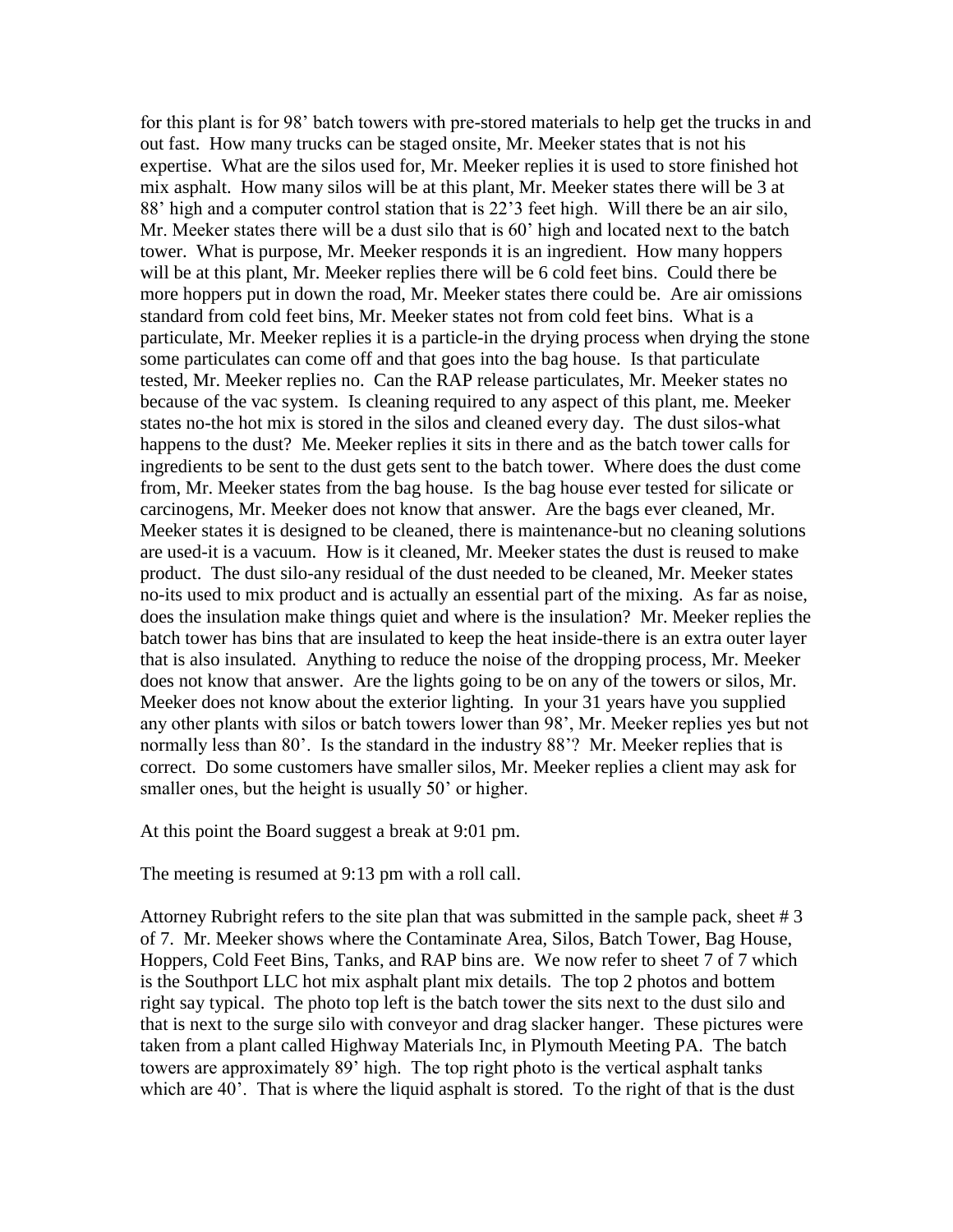silo and the fuel tank and between them is the batch tower. Are there any type of crane test or balloon test, Mr. Meeker has never been asked that. How many plants have you designed in the State of NJ, Mr. Meeker takes a guess of 30. The bottom left photo is the typical operations building with  $2<sup>nd</sup>$  story control tower. The bottom right photo is the internal lighting which is usually done by a local lighting contractor, only the interior lighting is done by Mr. Meeker. Have you supplied an applicant with any drawings of what the plant will look like, Mr. Meeker states that is part of his power point presentation. At this time we view Mr. Meekers power point presentation. The power point shows the 6 major components of a batch plant. The first is the cold feet bins which height is 20'7", this is where you supply various size stone and sand to the dryer. The second is the batch tower which is 98'5" to the very top of the tower, this is where they create sand, stone, recycled asphalt pavement and liquid asphalt according to recipes. The third is the tank farm which is 45' high including the handrails, this is where the liquid asphalt is stored before it gets delivered to the batch tower. The forth is the silos which are 88' to the top of the elevator, this is where they store premade asphalt at the plant. The fifth is the bag house which is 34'4" high, this area creates a vacuum and collects particulate matter. The sixth is the dryer which is 23'2", this is where they raise the temperature of sand and stone to desired temperature.

Attorney Tim Donohue is representing Grandview Printers. Mr. Donohue refers to the handout on the second page, there are major parts of the asphalt facility. Are each of these separate from each other, Mr. Meeker replies yes. The batch towers are proposed at 98' high where 40' is permitted, Mr. Meeker replies yes. How tall are the silos that the conveyors go into, Mr. Meeker replies approximately 60'. So there are 8 structures that will be higher than the variance allows, Mr. Meeker agrees. This facility can do 7 tons a minute of final product and in an hour do 420 tons, Mr. Meeker replies yes to both. The RAP, sand, and stone from the quarry comes in on a dump truck and gets dumpeddoesn't that create dust? Mr. Meeker would assume that would create some dust but the aggregate comes in wet. Where is the aggregate getting dumped, Mr. Meeker stated before that he does not know where it will be stored. If 420 tons in an hour then the plant can do 100 tons a day in theory, Mr. Meeker replies yes. The bitumen comes into the plant at 300 degrees hot, isn't that dangerous if it spills? Mr. Meeker replies it can be dangerous if it spills. Where does the particulate come from, Mr. Meeker replies it comes from all the products. Is the plant in Plymouth Meeting PA the closest to what is being presented at this meeting, Mr. Meeker replies yes.

Attorney John Testa is representing Moreng Metals and Spiral Binding. Attorney Testa asked about the particulate omissions and the standard of 0.2 grams per dry standard foot is that the allowed omissions, Mr. Meeker states it is. How is that calculated, Mr. Meeker replies it is given to them by the NJ Department. How is it created, Mr. Meeker responds it is designed to be consistent for the life of it. Is there a different type of particulate that would come of one or the other, Mr. Meeker does not know that answer. The dust from product being dumped at the site-is that being calculated at all with the testing we just spoke about, Mr. Meeker states there is no testing at the stack. What is the consequence if they go over the 0.2 grams, Mr. Meeker states Mr. Braen would be fined. In your 31 years of experience, do the bag houses have issues, Mr. Meeker replies yes. What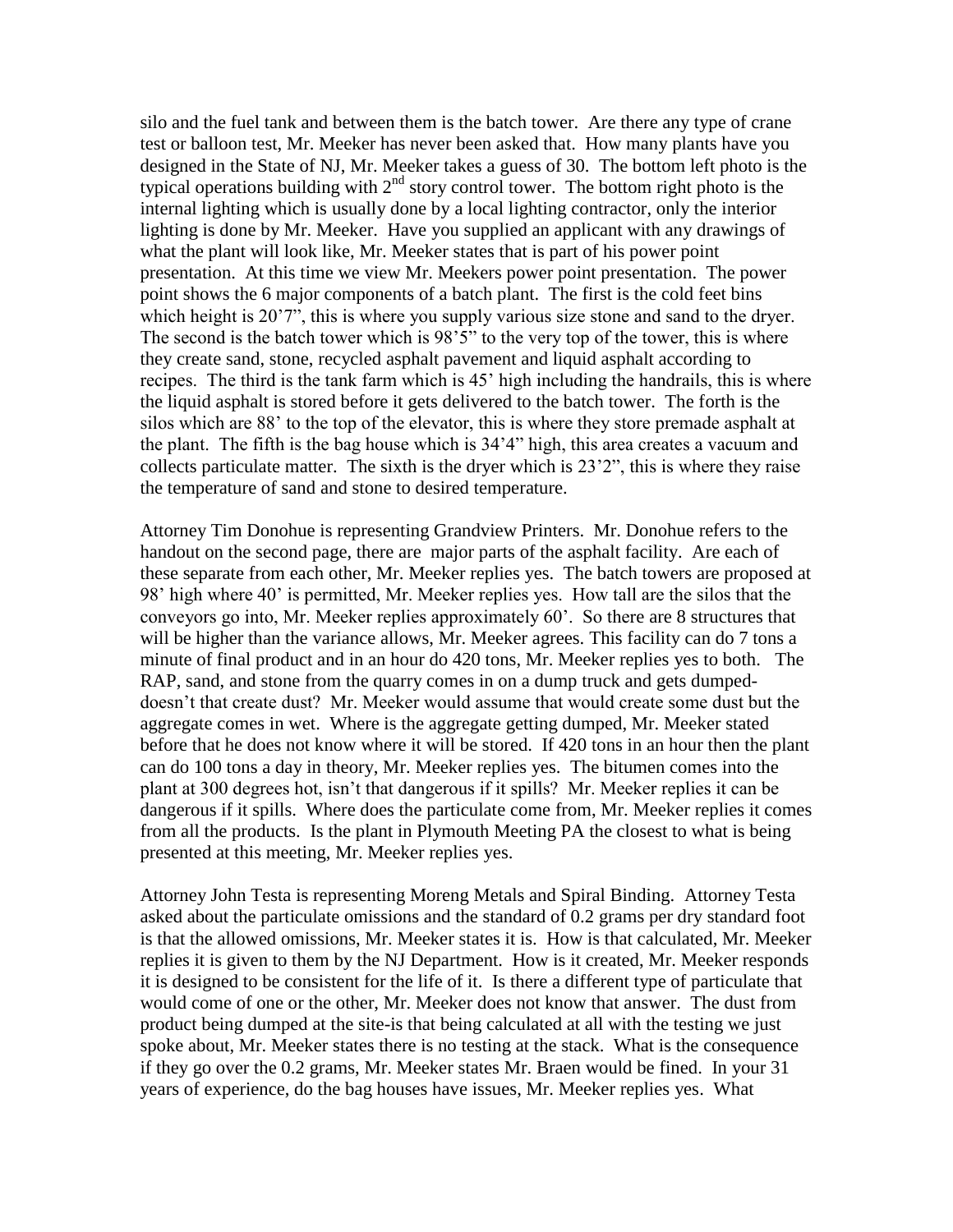happens if there is a malfunction with the bag house, Mr. Meeker replies it needs to be fixed asap. What is the greatest leak you have experienced, Mr. Meeker states if there is a tear in the bag you would see it immediatly. Have you designed a plant with any polymers, plastics, or resins? Mr. Meeker replies that all comes with the bitumen mix. Granulated rubbers or fibers? Mr. Meeker replies sometimes it is in the mix sometimes it is not. Where is it stores, Mr. Meeker replies in super bail sacks. Is that the cold storage bins, Mr. Meeker replies somewhere else. How small are the bags, Mr. Meeker states they are about 25 pounds. How does it get included in the mix? Mr. Meeker states it goes in through the batch tower. Do you create or manufacture the RAP bins, Mr. Meeker states the RAP bins hold probably 25 tons. The bin itself, does it have a cover? Mr. Meeker replies no. Is there any other area for the product to leech out or fly out, Mr. Meeker states no. Why aren't the heated aggregates covered, Mr. Meeker replies some are but the industry does not normally do that. Are any lead materials in the RAP, Mr. Meeker does not know that answer. The RAP materials seem to be clean, Mr. Meeker replies yes. The silos are where the finished product is stored-what is the temperature that silo, Mr. Meeker replies between 280 and 300 degrees. Is it that temperature because it is easier to move, Mr. Meeker states yes-once it gets cold you cannot move it. How long will it last at that temperature, Mr. Meeker replies usually it is used within 24 hours. What happenes if it is not used, Mr. Meeker replies it need to be emptied before it gets cold-if it gets cold you have to jack hammer it out. Any omissions from the silos, Mr. Meeker states no. Could there be air omissions, Mr. Meeker states no odor, just steam. At the July 12 meeting you were asked about odors that are generated, Mr. Meeker states that is odor from oxidation of the asphalt. What are steam odors, Mr. Meeker replies he does not know. Is there going to be odor if you don't do a warm mix, Mr. Meeker replies yes-but much less than a warm mix. What can be produced by this plant, my calculation can be 3.6 million tons per year, can the plant do a million tons? Mr. Meeker replies yes, but doubts a plant would get that type of order. If you did get the orders can a million tons be done? Attorney Vogel responds Mr. Meeker already testified it would be highly unlikely. Regardless of the contracts what is the capability of what this plant can do? Mr. Meeker does not know.

At this time the meeting is open to the public.

No public to be heard, a motion to close the public portion was made by Commissioner Patten and seconded by Commissioner Mancini.

Dan Keough refers to the handout and asks if it gives a depiction of what the proposed plant will be like, Mr. Meeker replies yes a depiction. The last page of the handout, how big is the site, Mr. Meeker replies approximately 2 acres. What is around the plant? Mr. Meeker responds there is a neighborhood about a half mile away. You sell asphalt plants, Mr. Meeker responds yes. Does an applicant ask if a site is appropriate, Mr. Meeker states no. Is trucking an agile to most asphalt plants, Mr. Meeker replies yes. The trucks are 40' loaded trucks, Mr. Meeker states yes. Where there any other plants used in the photos presented this evening, Mr. Meeker replies yes-Cape May County. How big is the plant in Cape May County, Mr. Meeker replies a couple acres. In Engineer Murphy's letter on line 4 section a-he is asking for the applicant to supply documentation on how